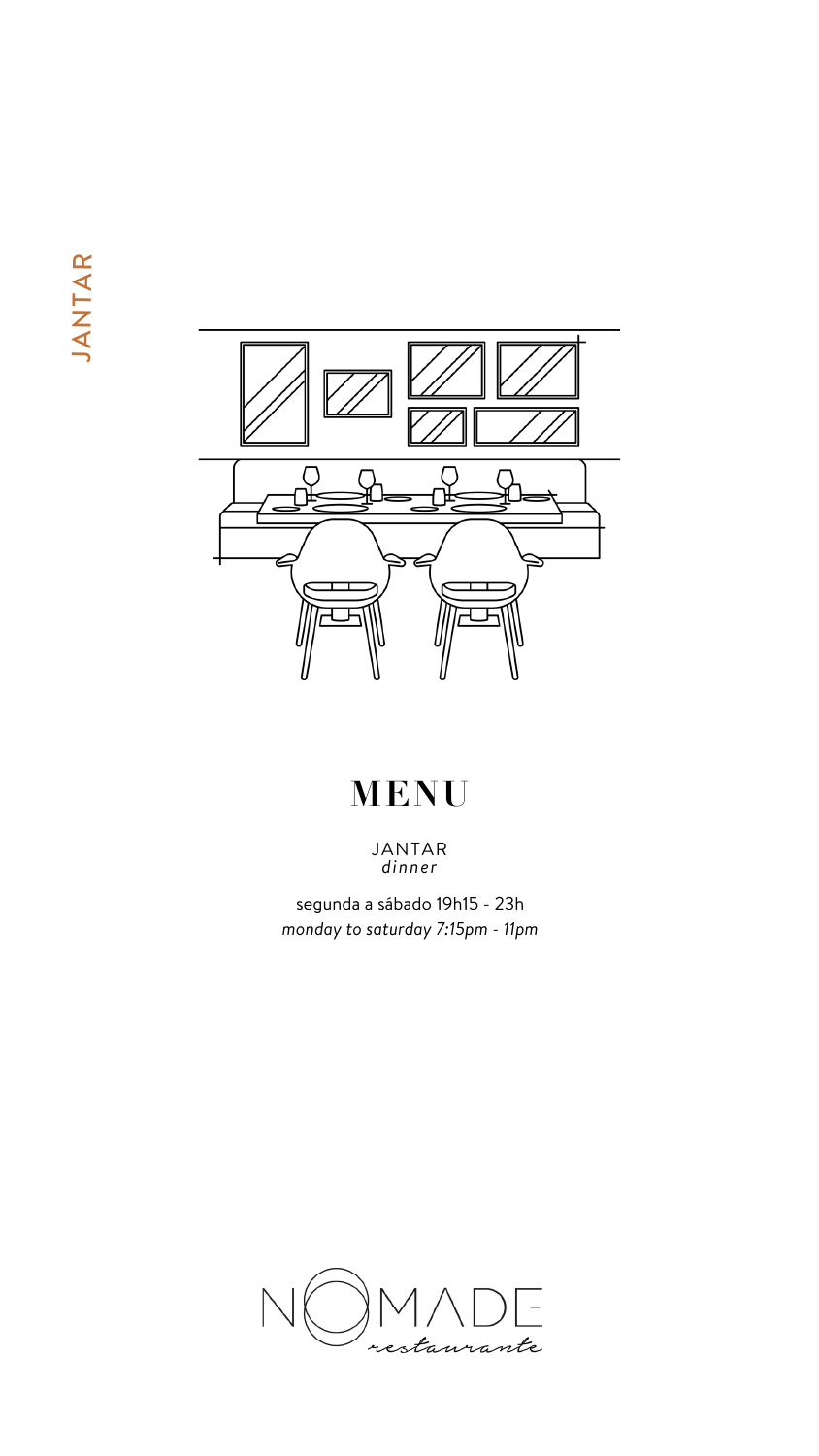#### CARNE DE ONÇA, OVO DE CODORNA, TORRADAS **55,** 6 UNIDADES

#### NORI CROCANTE, TARTAR DE VIEIRAS, BOTTARGA **55,** 2 UNIDADES

### OSTRA FRESCA, MEL DE SAIQUI, MARACUJÁ **35,** 2 UNIDADES

SELEÇÃO DE QUEIJOS **79,**

### CROQUETE DE BACALHAU, MOLHO DE PIMENTA 4 UNIDADES

2 UNIDADES *Oyster on the grill, lemon*

PORQUINHO, COUVE, BACON

#### OSTRA NA BRASA, LIMÃO (1) **35,**

## **SNACKS**

*Selection of brazilian cheese*

*Steak Tartare, quail egg, crunchy bread*

#### TEMPURA DE OSTRA, MAIONESE DE NORI, LIMÃO ROSA 2 UNIDADES **35,**





#### GOHAN FRITO, TARTAR DE ATUM, MAIONESE DE ABACATE 4 UNIDADES **60,**

*Crunchy nori, scallop tartar, bottarga*

#### CROQUETE DE POLVO, EMULSÃO DE CAMBUCI 4 UNIDADES **69,**

*Fresh oyster, sambaqui honey, passion fruit*

#### GUIOZA, CAMARÃO PICANTE 4 UNIDADES *Spicy shrimp gyoza* **42,**

2 UNIDADES *Pork, green cabbage, bacon* **35,**

*Oyster tempura, nori mayonnaise, pink lemon*

*Crispy rice, tuna tartar, avocado mayonnaise*

*Octopus croquete, cambuci emulsion*

*Codfish croquete, pepper sauce*

**55,**

SALADA NOMADE - FOLHAS ORGÂNICAS, PICLES DE VEGETAIS, TORRADAS **34,** *Nomade Salad – Organic leafs, vegetables pickles, toasts*

## **ENTRADAS**

PEIXE CURADO, TUCUPI, PICLES DE MAÇÃ VERDE, FLORES **79,** *Octail, creamy polenta, tomato sauce, watercress*

*Starters*

ABÓBORA ASSADA, BRÓCOLIS TOSTADO, SEMENTES, QUEIJO DE CABRA **40,** *Roasted Pumpkin, toasted broccoli, seeds and goat cheese*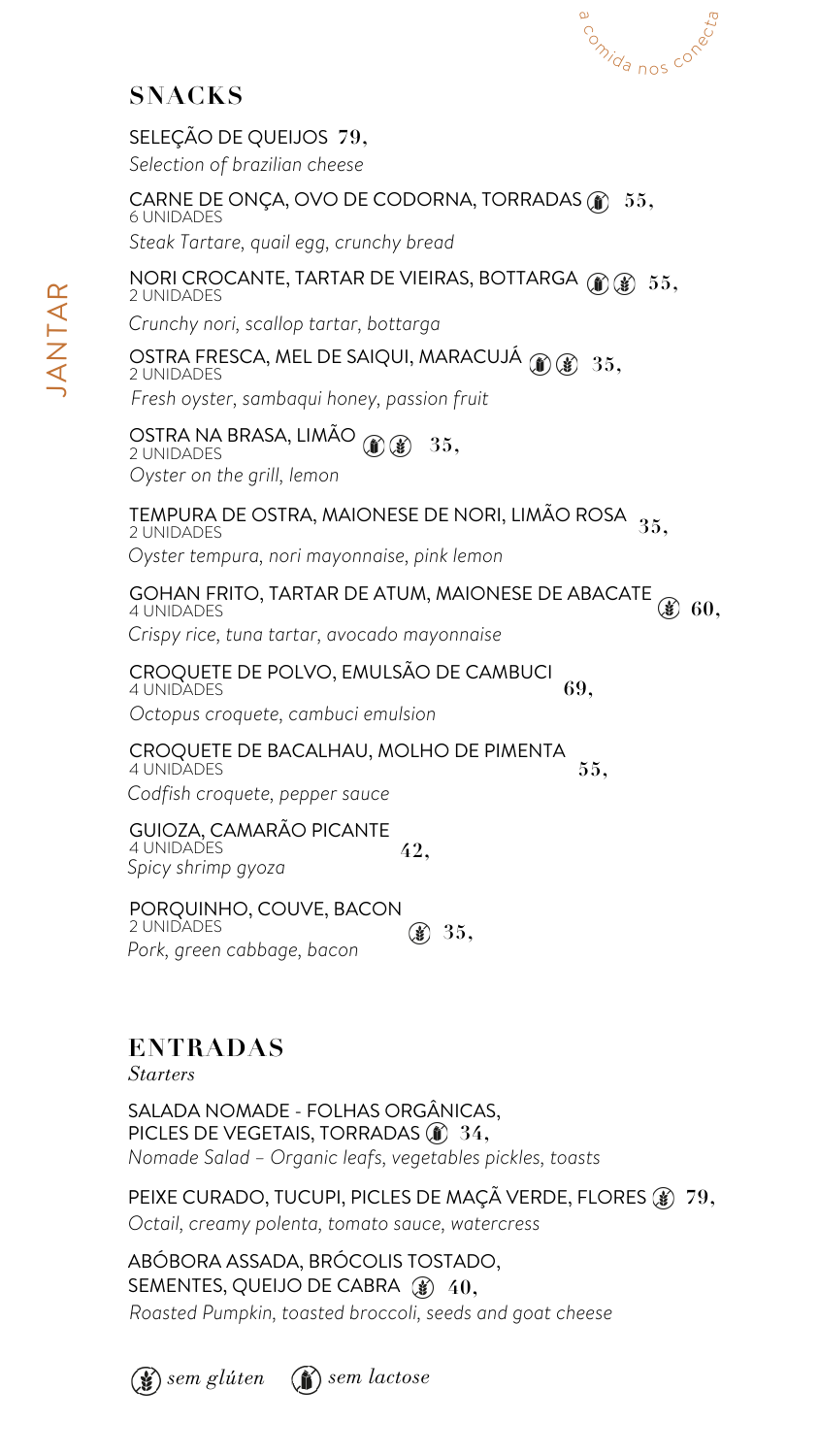## **PRINCIPAIS**

*Main Courses*

### PEIXE DO DIA NA BRASA, ALHO PORÓ, PUPUNHA, PISTACHE, ESPUMA DE LIMÃO *(§)* 167,

ENTRECÔTE, CREME DE PUPUNHA, BROCOLIS TOSTADOS, CASTANHA DO PARÁ ②  $160,$ 

RAVIOLI DE COGUMELOS, ERVILHA, ESPUMA DE CASTANHA DE CAJU **95,** *Mushrooms ravioli, pea, cashew nut foam*

ARROZ CATETO, COGUMELOS, GEMA CURADA, VEGETAIS ASSADOS **99,** *Collared Rice, mushrooms, cured yolk, roasted vegetables*

# PALETA DE CORDEIRO, JUS DE CEBOLA,

## CAMARÃO, FETUCCINNI, ESPUMA DE MEXILHÃO **159,**

*Codfish, mushroom cream, potatoes, corn*

## BACALHAU, CREME DE COGUMELOS, BATATAS, MILHO **160,**

ARROZ DE BACALHAU, ESPINAFRE, OVO PERFEITO, CRISPY DE MANDIOQUINHA **123,**

*Fish of the day on the grill, leek, heart of palm, pistacchio, lemon foam*

PURÊ DE COUVE FLOR, CEBOLA NA BRASA **150,** *Lamb palette, onion jus, cauliflower puree, onion on the grill*

## ARROZ DE PORCO, LINGUIÇA DE CAMARÃO **130,**

## RAVIOLI DE CORDEIRO, COGUMELOS, ESPUMA DE GRANA PADANO **132,**

COSTELA DE PORCO LAQUEADA, ABÓBORA, ARROZ BASMATI **128,** *Lacquered Pork Ribs, pumpkin, basmati rice*



*Shrimp, fettuccinni, mussel foam*





*Codfish rice, spinach, perfect egg, crispy manioc*

NHOQUE BOLONHESA, ESPUMA UMAMI, QUINOA CROCANTE **98,** *Gnocchi, bolognese, umami foam, crispy quinoa*

*Pork rice, shrimp sausage*

*Lamb ravioli, mushrooms, grana padano foam*

*Entrecot, heart of palm cream, toasted broccoli, brazilian nuts*